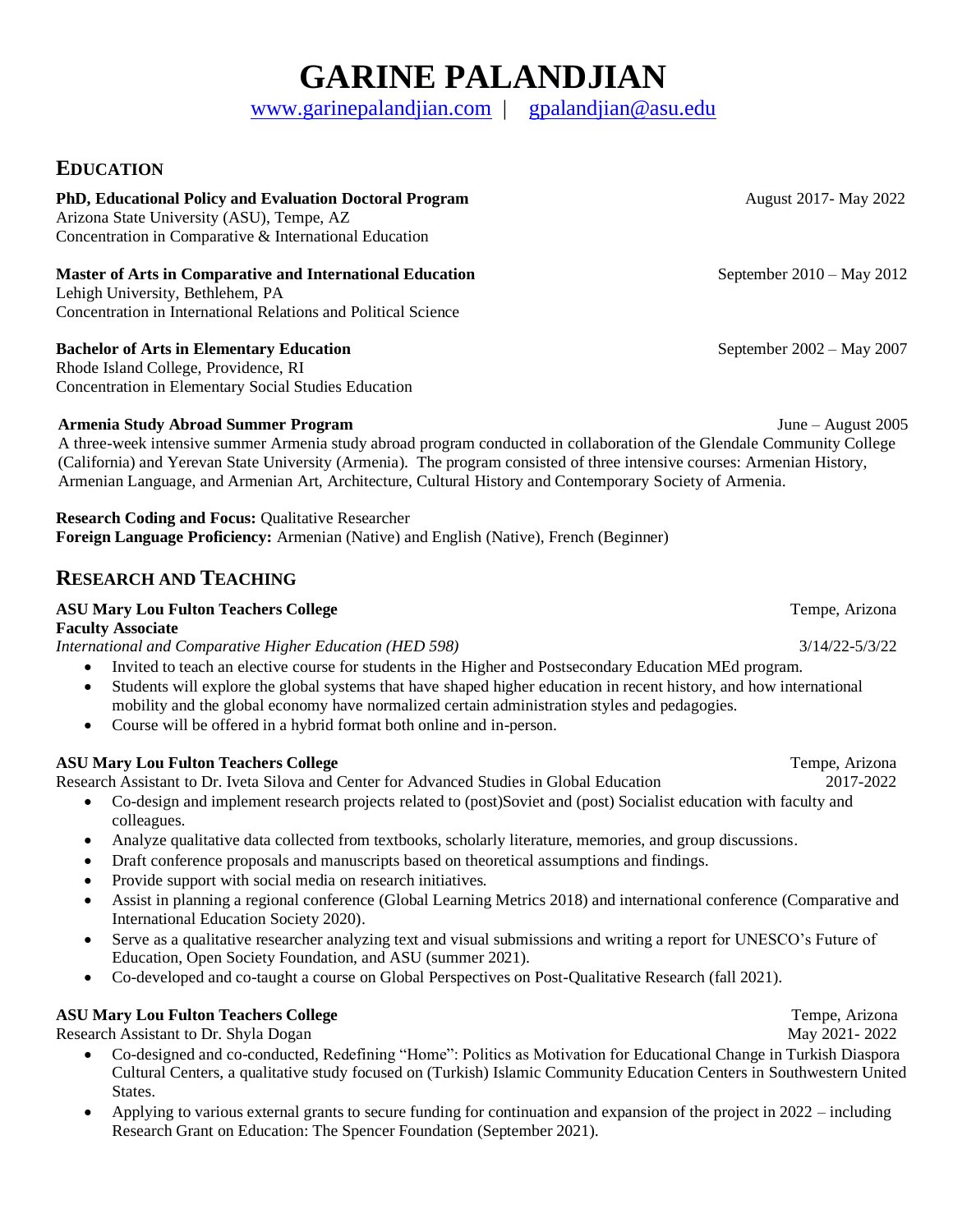### **ASU Mary Lou Fulton Teachers College** Tempe, Arizona **Tempe, Arizona**

Research and Teacher Assistant to Dr. David Lee Carlson 2020-2021

- Assisted in literature review process and preparing a co-authored qualitative study.
- Co-taught and coordinated Writing & Qualitative Inquiry in spring 2021, via technology and internet course for doctoral students. The purpose of the course is to consider the various modalities of writing in qualitative research. Taught as a writing workshop, students worked on various writing assignments throughout the course. Students were invited to submit their writing for a special issue on writing qualitatively for *[Cultural Studies/Critical Methodologies](https://journals.sagepub.com/home/csc)* to be published in 2022.

#### **ASU School of Transborder Studies** Tempe, Arizona

Research Assistant to Dr. Brendan O'Connor and College Assistance Migrant Program (CAMP) 2018-2019

- Developed inventory of data collection and resources.
- Created surveys and research protocols to interview students CAMP participants.
- Assisted with interview transcriptions and coordination of data analysis.
- Supported CAMP participants to prepare for academic conference presentations.

### **PROFESSIONAL EXPERIENCE**

### **American University of Armenia Yerevan, Armenia Yerevan, Armenia**

Manager, Center for Student Success2013 – 2017

- Developed and maintained reports to track and communicated status of multiple projects undertaken by the Center for Student Success servicing over 1,500 undergraduate and graduate students.
- Prepared, monitored, and managed the yearly office budget.
- Selected, trained, and supervised 10 student support staff.
- Created and implemented marketing and outreach strategy, to ensure the Center's mission and accomplishments are consistently present in a strong, positive image to relevant stakeholders.
- Established additional support programs based on students' needs, including but not limited to, peer mentoring and counseling.
- Provided customized academic support for students.
- Reported to the Vice President of Academic Affairs.
- Prepared and provided strategic direction and achieve university mission and Center's objectives.

#### Coordinator of Student Services

- Provided a wide range of activities aimed at supporting students including Advising Support and Disability Support.
- Developed policies and procedures related to student services such as the Code of Conduct.
- Conducted/organized workshops and seminars for 1,000 undergraduate and graduate students on topics such as how to read for understanding and College 101.
- Supervised and supported 13 newly established student organizations.
- Performed program coordination including tutoring, advising, and assessment of student needs.
- Managed international databases and confidential student records.

#### **United Nations Department of Public Information & NGO Relations New York, New York, New York**

Volunteer Intern December 2010 – July 2011

- Served as the primary point of contact and maintained regular communication with UN staff members, agencies, and the international NGO.
- Conducted research on topics of concern in the international community, developed informational materials, and assisted in determining relevant speakers for weekly briefings.

#### **Vahan & Anoush Chamlian Armenian School** Glendale, California Glendale, California

Lead Teacher – Language Arts and Social Studies September 2007 – June 2010

- Provided class instruction for two fifth grade inclusive language arts classes based on California State Standards.
- Crafted engaging lesson plans and evaluated student learning using formal and informal assessment methods.
- Served as an after-school instructor for the reading enrichment program and guided twelve students in grades 3 &4.

### **Rose & Alex Pilibos Armenian School Hollywood, California Hollywood, California**

Teacher – 6<sup>th</sup> Grade Language Arts and Social Studies, 8<sup>th</sup> Grade U.S. History, and 12<sup>th</sup> Grade January 2007 – June 2007

• Instructed lesson plans according to the California Department of Education Standards and evaluated student learning.

2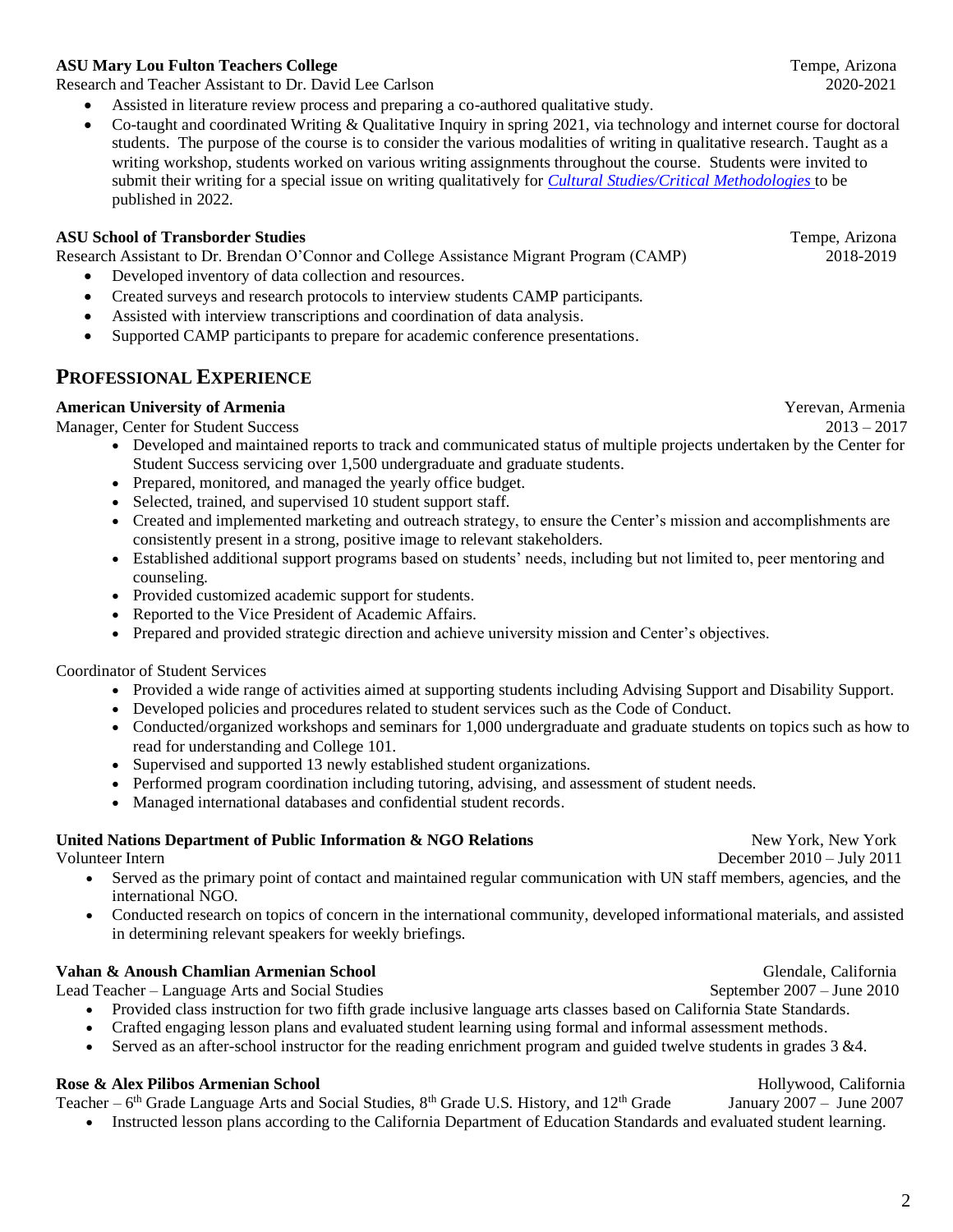### **PUBLICATIONS**

- **Palandjian, G.** (*in progress*). Trouble in the borderlands of Armenia and Turkey: Sympoiesis as a theoretical and research methodology
- **Palandjian, G.** (*in progress*). From fieldwork interruption to curating a data exhibition during the COVID-19 Pandemic.
- **Palandjian, G.** (2022). *Rethinking borders and identities in armenian education for peaceful and sustainable coexistence* (Order No. 29164648). Available from ProQuest Dissertations & Theses Global. (2671696783).
- Anayatova, D., Basu, M., Darira, S., Freiband, A., Glanz, D., Halkiyo, A., Hovsepian, S., Jenik, A., Jiang, J., Komatsu, H., Kwarase, P., Law, L., Nielsen, A., Oneill, J., **Palandjian, G**., Pretti, E., Rappleye, J., Sanchez, B., Silova, I., Tsotniashvili, K., & CONTRIBUTING ARTISTS (2022). *Turn it around! An education guide to climate futures*. Arizona State University and Artists' Literacies Institute.
- Basu, M. & **Palandjian, G**. (under review). Writing qualitatively: crossing borders, claiming the margins. *Cultural Studies/Critical Methodologies*, Special Issue.
- Wakefield, W., Amrein-Beardsley, A., Collins, C., do Lago e Pretti, E., Glassmeyer, K., **Palandjian, G**., Parra-Gaete, I., Roberts, T., & Terada, T. (under review). Examining an alternative teacher education undergraduate program: Possibilities for teaching and extending what it means to be an educator outside of the classroom. *Journal of Teacher Education and Educators.*
- Silova,I., Millei, Z., Chachkhiani, K., **Palandjian, G.** and Vitrukh, M. (2021). Revisiting Post-Socialist Education Transformations: Monuments, Movements, and Metamorphoses. In T. Jules, R. Shields, M. A. M. Thomas (Eds.), *Bloomsbury Handbook of Theory in [Comparative and International Education](https://www.bloomsbury.com/uk/the-bloomsbury-handbook-of-theory-in-comparative-and-international-education-9781350078765/)*. (pp. 147-166). Bloomsbury: London.
- Served as a Copyeditor for the following publication: Turan, O., Sahakyan, E. N. Mkrtchyan, L., Gulu, F. Gasparyan, K. Erdinc, Y., and Caykent, O. (2019). *Alternative history education modules for Armenia and Turkey.* History Foundation (Tarih Vakfi) and Imagine Center for Conlfict Transformation, Istanbul and Yerevan.
- Chachkhiani, K., Goebel, J., Gong, B., **Palandjian, G.,** Pretti, E., Silova, I., Vitrukh, M. (2019). Education and Storytelling for Earthly Survival: 'Becoming-With' Donna Haraway. (A Sympoietic Movie Review). *Comparative Education Review,* 63(3), 457-459.
- **Palandjian, G.**, Silova, I., Mun, O., & Zholdoshalieva, R. (2018). Nation and gender in postsocialist education transformations: comparing early literacy textbooks in Armenia Kazakhstan, Krgyzstan, and Latvia. In M. Chankseliani, & I. Silova. (Eds.) *Comparing post Socialist transformations: purposes, policies, and practices in education*. (pp. 167-192). Oxford Studies in Comparative Education.
- Silova, I. & **Palandjian, G.** (2018). Soviet Empire, childhood, and education*. Revista Española de Educación Comparada*. (31), 147-171.
- Akpinar, A., Avetisyan, S., Balasanyan, H., Gullu, F., Kandolu, I., Karapetyan, M., Manasian, N., Mkrtchyan, L., Aköz Özkaya, E. Tahsin Özkaya, H., **Palandjian, G.**, Şekeryan, A., & Turan, Ö. (2017). History education in schools in Turkey and Armenia: A critique and alternatives. In Bilmez, B., Çayır, K., Çaykent, Ö, Gamaghelyan, P., Karapetyan, M., & Sayan P. (Eds.), Retrieved from: [https://caucasusedition.net/old/wp-content/uploads/2010/04/Tarih-Vakfi-and-](https://caucasusedition.net/old/wp-content/uploads/2010/04/Tarih-Vakfi-and-Imagine-Final-Papers-June-20.pdf)[Imagine-Final-Papers-June-20.pdf](https://caucasusedition.net/old/wp-content/uploads/2010/04/Tarih-Vakfi-and-Imagine-Final-Papers-June-20.pdf)
- Silova, I., Mead, M., & **Palandjian, G.** (2014). Pedagogies of space: (re)mapping national territories, borders, and identities in post-soviet textbooks. In J.H. Williams (Ed.), Re-(Imagining) the Nation. (pp. 103-128). Sense Publishers.
- **Palandjian, G.** (2014). The ABCs of being Armenian: (Re)turning to the Armenian national identity. In J.H. Williams (Ed.), Re-(Imagining) the Nation. (pp. 247-257). Sense Publishers.

### **UNPUBLISHED REPORTS**

**Palandjian, G**. (2020). Final Report on Rethinking borders and identities in Armenian education: Findings, Policy Implications and Recommendations. Program for Research and Training on Eastern Europe and the Independent States of the Former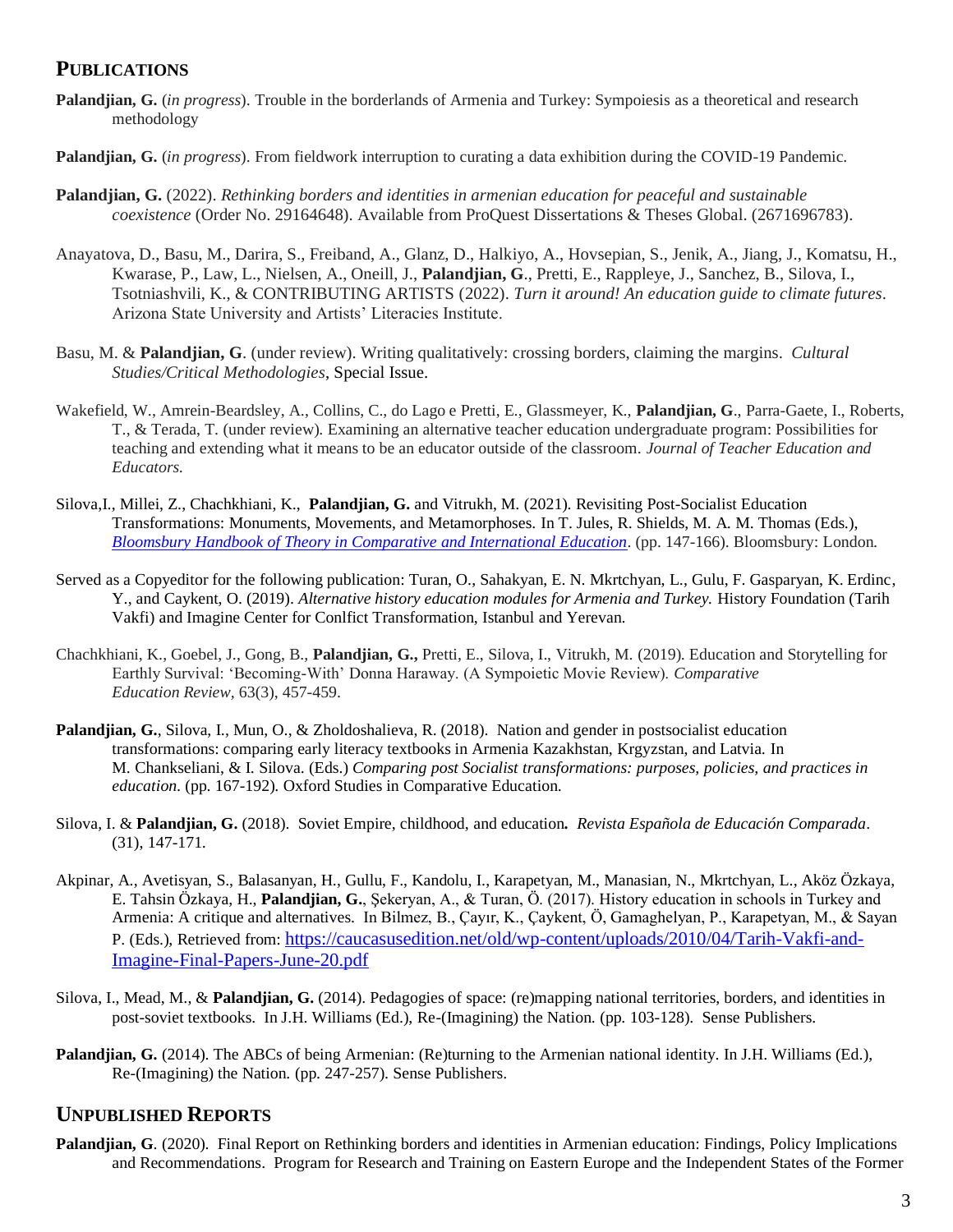Soviet Union (Title VIII) Funded by the U.S. Department of State and administered by American Councils for International Education: ACTR/ACCELS.

**Palandjian, G**. (2013). A Case Study of Peace Education Curricula in Armenia: Findings and Policy Recommendations. IREX Research Brief was funded by a grant from the United States Department of State.

### **INVITED PRESENTATIONS AND PUBLICATIONS**

- Silova, I., Anayatova, D., Chachkhiani, K. Hovsepyan, S., **Palandjian, G.,** & Tsoniashvili, K. (*under review*). Literacies of childhood:(Re)configuring childhood and nation in the Anthropocene: Insights from (post)Soviet Early Literacy Textbooks. In D. Tröhler & V. Maricic (Eds.) *Education, Curriculum and Nation-Building. Contributions of Comparative Education to the Understanding of Nations and Nationalism*. Oxford Studies in Comparative Education, Routledge.
- Presentation of dissertation fieldwork experiences for ASU Melikian Center Advisory Board Meeting, Arizona. (December 2, 2021).
- Silova, I., Chachkhiani, K., **Palandjian, G**. & Tsotniashvili, K. (*forthcoming)*. Pedagogies of Time: "Editing" Textbooks, Timelines, and Childhood Memories . *[Journal of Childhood Studies.](https://journals.uvic.ca/index.php/jcs)* Special Issue.
- [Bright Garden Voices Meeting #3: Us and Them.](https://www.youtube.com/watch?v=1bewzqrfdbg&feature=youtu.be) Platform for respectful dialogue between Armenians-Azerbaijanis. Virtual (February 23, 2021).
- Palandjian, G. (*September 30, 2020*). [Crossing borders through teachers' memories and identities.](https://reach.gse.harvard.edu/blogs/migration-displacement/series/crossing-borders-through-teachers-memories-and-identities/#en1) *Harvard Graduate School of Education REACH*.
- Brown, K. & **Palandjian, G**. Co-presentation and discussion of Akram Aylisli's "Stone Dreams". ASU Melikian Center Reading Group, Arizona. (September 24, 2020).
- *Data collection and fieldwork experiences from a critical educational ethnography.* American University of Armenia, Graduate Students Research Methods Course. Yerevan, Armenia. (November 19, 2019).
- *Exploring the Armenian national identity through education: the role of maps and histories.* [Letters for Peace](https://www.lettersforpeace.org/) Summer 2019 Program, Yerevan, Armenia. (July 5, 2019).
- *Rethinking education policy: A Case Study of Peace Education Curricula in Armenia and Karabakh*. Analysis & Research Planning for Armenia Program, Los Angeles, California, USA. (March 1, 2014).
- *Interactive Teaching Methods for International Ed Week.* IREX Yerevan Annual International Education Week. School Number 120, Yerevan Armenia.
- *Envisioning Seminar: envisioning possibilities for a constructive role for history education in the Nagorno-Karabakh peace process.* George Mason University, Arlington, Virginia, USA. (May 14, 2012).

### **PRESENTATIONS**

- *Basu, M., do Lago e Pretti, E., Glanz, D., & Palandjian, G. (2022, Apr. 18-22). Art and Poetry as Modes of Inquiry: Methodological turns in Centering Youth Voice. Highlighted Session: Stacking the Deck for Sustainability: Youth "Lessons" to Turn it Around.* Comparative & International Education Society, Illuminating the Power of Idea/Idealism. (Minneapolis, Minnesota).
- *Palandjian, G. (2022, Apr. 18-22). Rethinking borders and identities in Armenian education.* Comparative & International Education Society, Illuminating the Power of Idea/Idealism. (Minneapolis, Minnesota).
- *Silova, I., Chachkhiani, K., Palandjian, G. & Tsotniashvili, K. (2021, May 10-12). Pedagogies of Time: "Editing" the Timelines of Childhood(s) through Memories and Textbooks.* XI Conference on Childhood Studies. (Tampere University, Finland).

*Palandjian, G. (2021, Apr. 25- May 5). Trouble in the borderlands of Armenia and Turkey: Sympoiesis as a theoretical and*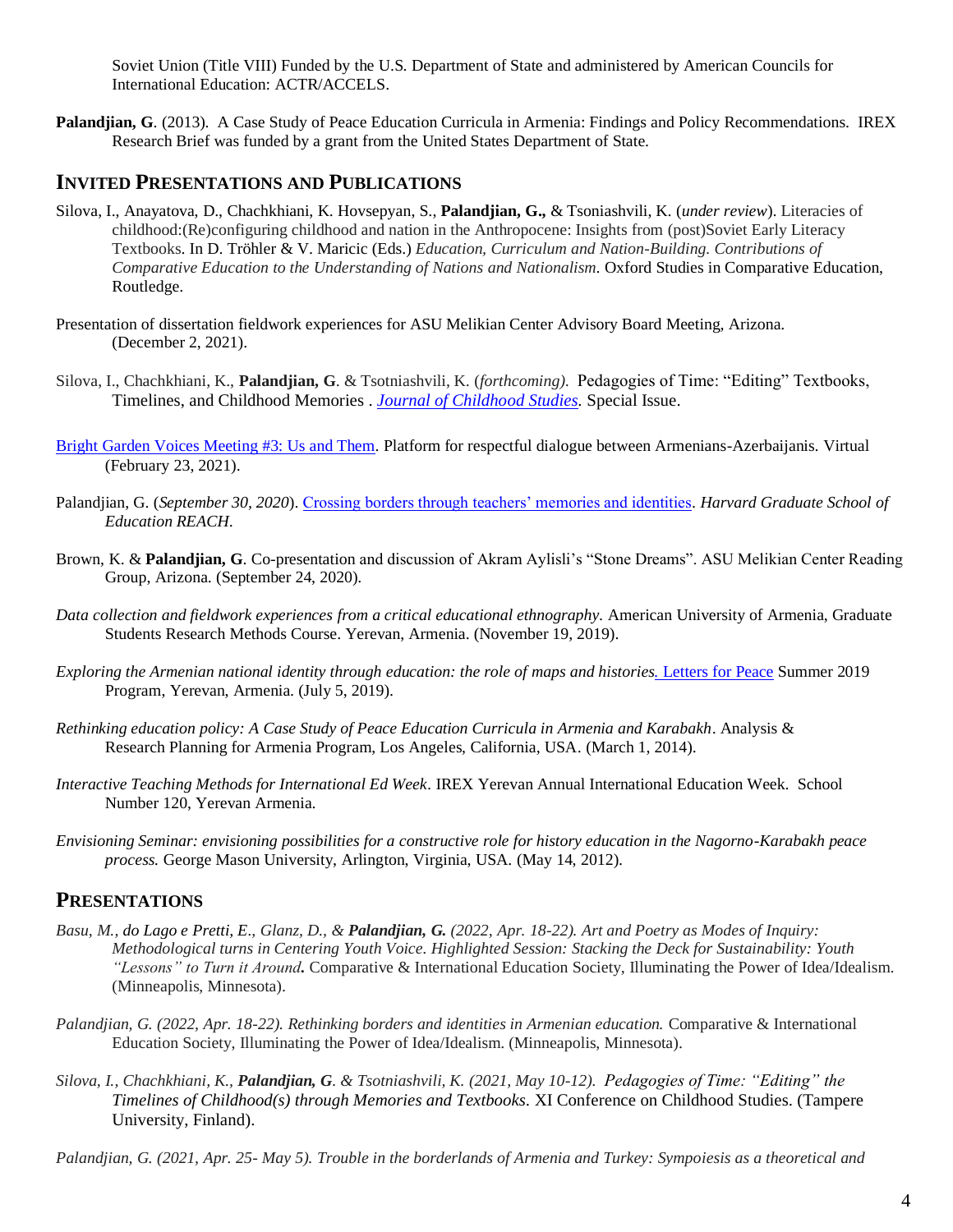*research methodology.* Comparative & International Education Society Social Responsibility Within Changing Contexts, virtual edition.

- *Palandjian, G. (2020, Oct. 16-17). [Borders, Identity, and Pedagogy](https://garinepalandjian.com/borders-identity-and-pedagogy/)* [Virtual Exhibition]. Artful Inquiry Research Group 3rd International Symposium, virtual edition.
- *Palandjian, G. (2020, Sept. 28- Oct. 9) [Borders, Identity, and Pedagogy:](https://asuevents.asu.edu/content/garine-palandjian-borders-identity-and-pedagogy?eventDate=2020-09-28T09%3A00&fbclid=IwAR13UJFVkgLkduzyafXlhnEK0P7yoRJDUbDRTJmGL_ggmFyE7YuIYkPKVs8)* an exhibition featuring some of the stories, original photography, music, and sounds from my dissertation research on teachers' memories and experiences of coexistence and crossing borders in Armenia, Turkey, and Azerbaijan. Arizona State University Galleries, Harry Wood Gallery, Tempe, Arizona, USA
- *Palandjian, G. (2020, Mar. 22-27) Border thinking: a theoretical framework.* Comparative & International Education Society Education Beyond the Human. Miami, Florida. (Proposal accepted)
- Wakefield, W., Roberts, T., Parra-Gaete, I., Glassmeyer, K., Amrein-Beardsley, A., Collins, C., do Lago e Pretti, E., Palandjian, G. & Terada, T. (2020, Apr 17 - 21) *Students and Stakeholders Collaborating for the Public Good: Evaluating a Large-Scale, Alternative Teacher Education Program* [Paper Session]. AERA Annual Meeting San Francisco, CA <http://tinyurl.com/umr3bxh> (Conference Canceled)
- *Nation and Gender in Postsocialist Education Transformations: Comparing Early Literacy Textbooks in Armenia Kazakhstan, Krgyzstan, and Latvia.* Comparative & International Education Society Re-Mapping Global Education South-North Dialogue*,* Mexico City, Mexico. (March 28, 2018)
- *Aybenarans and the Construction of Armenian Childhood. Armenian Childhood(s): Histories and Theories of Childhood and Youth in Armenian Studies, University of Michigan Armenian Studies Program Ninth Annual International Graduate Student Workshop*. Ann Arbor, Michigan, USA*.* (April 21-22, 2018)
- *Pedagogies of Space: (Re)Mapping National Territories, Borders, and Identities in Post-Soviet Textbooks.* 56th Annual Regional Conference of Comparative and International Education Society, Puerto Rico, (April 22-27, 2012)
- *Rewriting empire(s): Post-Soviet revisions of history, identity, and nationhood in textbooks*. 55th Annual Regional Conference of Comparative and International Education Society Regional. McGill University, Montreal, Canada. (May 1- 5, 2011)

### **CONSULTANT PROJECTS**

| <b>ASU Master Card Foundation Scholars Program e-Learning Initiative</b><br>Serve as a consultant qualitative researcher to help prepare codebook and coding transcripts<br>Analyze data collection and co-author reports for stakeholders<br>Support colleagues with NVivo training | May 2022-present       |
|--------------------------------------------------------------------------------------------------------------------------------------------------------------------------------------------------------------------------------------------------------------------------------------|------------------------|
| <b>Turn it Around: Flashcards for Education Futures</b>                                                                                                                                                                                                                              | June 2021- present     |
| Research assistant for final report to policy makers and educators                                                                                                                                                                                                                   |                        |
| Support promotion of project through social media campaign                                                                                                                                                                                                                           |                        |
| Armenia National Inclusive Education Community Awareness Campaign, Yerevan, Armenia<br>• Utilized qualitative research methods to examine cultural perceptions of inclusive education<br>Co-designed culturally appropriate messages and visual images for national campaign         | June-August 2019       |
| Program Reviewer - 2016 NASPA Closing the Achievement Gap: Student Success in Higher Education Conference.<br>Evaluated 6 programs and provided recommendations of successful applicants for the conference.                                                                         |                        |
| <b>Institutional Research Office – American University of Armenia, Yerevan, Armenia</b><br>Evaluated and provided recommendations for the new undergraduate freshmen seminar course.<br>Updated electronic database of resources for the Institutional Research Office's website.    | October – January 2013 |
| <b>UGRAD Fellowship Program Application Reader – IREX Global</b><br>• A program of the Bureau of Educational and Cultural Affairs of the US Department of State.                                                                                                                     | March 2013             |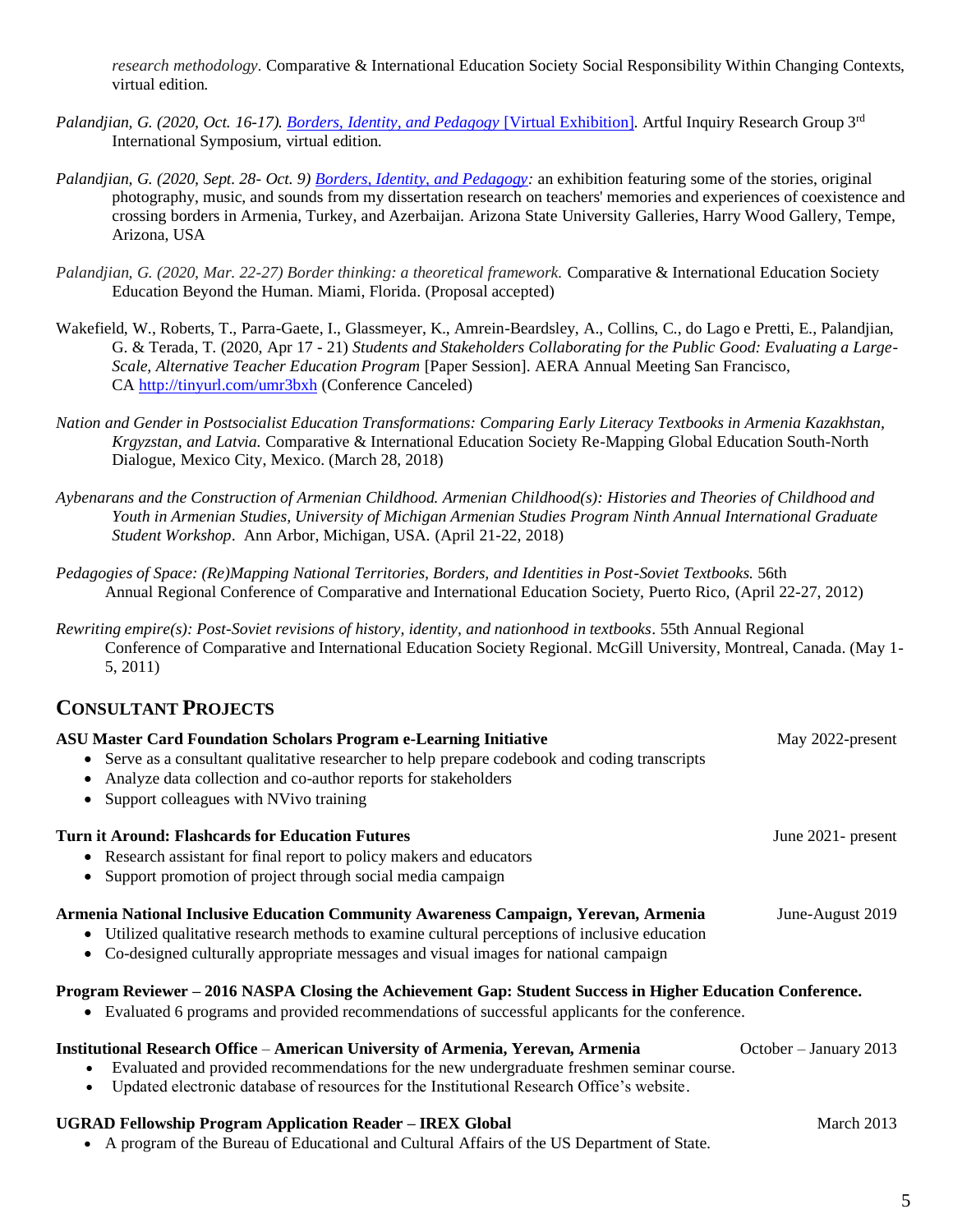### **HONORS AND AWARDS**

*ASU Mary Lou Fulton Teachers College Education Policy & Evaluation Program Research Grant, 2021-2022 EPE Program offers modest amounts of funds to support student research.* \$1000 USD

*ASU Mary Lou Fulton Teachers College Ernestine Lund Nash Scholarship Endowment, 2021-2022* Selected as a recipient based on personal accomplishments and qualities. \$5258 USD

*National Council for Eurasian and Eastern European Research Dissertation Completion Grant, 2021-2022* The NCEEER Title VIII Research Grant supports doctoral candidates in an advanced stage of dissertation work whose research concerns the countries of Eastern Europe and Eurasia on topics of relevance to current U.S. foreign policy. \$25,000 USD

#### *ASU Graduate College Fellowship, 2021-2022*

The ASU Graduate College Fellowship awards graduate scholars is a need-based award to support new and continuing masters and doctoral students with financial need. \$10,000 USD

#### *ASU Graduate College Global Pandemic Impact Award, November 2020*

The Pandemic Impact Award is intended to assist students whose research or culminating projects have experienced unexpected financial impact due to COVID-19 closures. Funding awarded to offset transcription fees from dissertation research. \$750.00 USD

### *National Association for Armenian Studies & Research, November 2020*

NAASR awards scholar grants for research within the field of Armenian Studies on a quarterly basis and considers applications from scholars throughout the world. Funding awarded to offset transcription fees from dissertation research. \$1000 USD

### *ASU Melikian Center Research Fund, April 2020*

The ASU Melikian Center for Russian, Eurasian, and East European Studies offers financial support for research and teaching initiatives by faculty affiliates and graduate students. Funding awarded to offset upcoming data exhibition event at ASU Harry Wood Art Gallery, in Tempe, Arizona. \$1,020 USD

#### *ASU Melikian Center Research Fund, February 2020*

The ASU Melikian Center for Russian, Eurasian, and East European Studies offers financial support for research and teaching initiatives by faculty affiliates and graduate students. Funding awarded to offset fieldwork expenses in Istanbul, Turkey. \$1,665 **USD** 

*University of Southern California Institute of Armenian Studies Research Grant, February 2020* Armenian studies grant awarded to academic and policy research addressing Armenia's post Velvet revolution political transformation. \$2,260USD

*Calouste Gulbenkian Foundation Armenian Communities, Short Term Grant for Armenian Studies, February 2020* Armenian Studies grants awarded to researchers to conduct fieldwork or other related activities for a maximum of three months. \$1,800 €

*Society of Armenian Studies (SAS) Graduate Research and Conference Grant, February 2020* SAS supports graduate students with financial support for research and conference expenses. \$500 USD

#### *American Councils Title VIII Research Scholar Program, Armenia 2019-2020*

An eight-month research fellowship funded through the United States Department of State's Program for Research and Training on Eastern Europe and the Independent States of the Former Soviet Union. Title VIII Research aims to support U.S. policy makers and contribute to scholarly literature. \$18,000 USD

#### *ASU Global Development Research Fellow, Armenia, June-August 2019*

A three-month research fellowship sponsored by the ASU in partnership with Global Development Lab of the U.S. Agency for International Development. GDR Fellows aim to foster global collaboration and innovative research. \$3,680 USD

#### *Agnes Missirian Scholarship, Armenian International Women's Association, 2018*

The Agnes Missirian Scholarship is awarded to advancing the status of Armenian women. In memory of Professor Agnes K. Missirian (Bentley College, Massachusetts), Dr. Missirian was a strong advocate for women's rights and member of the AIWA. \$2,000 USD